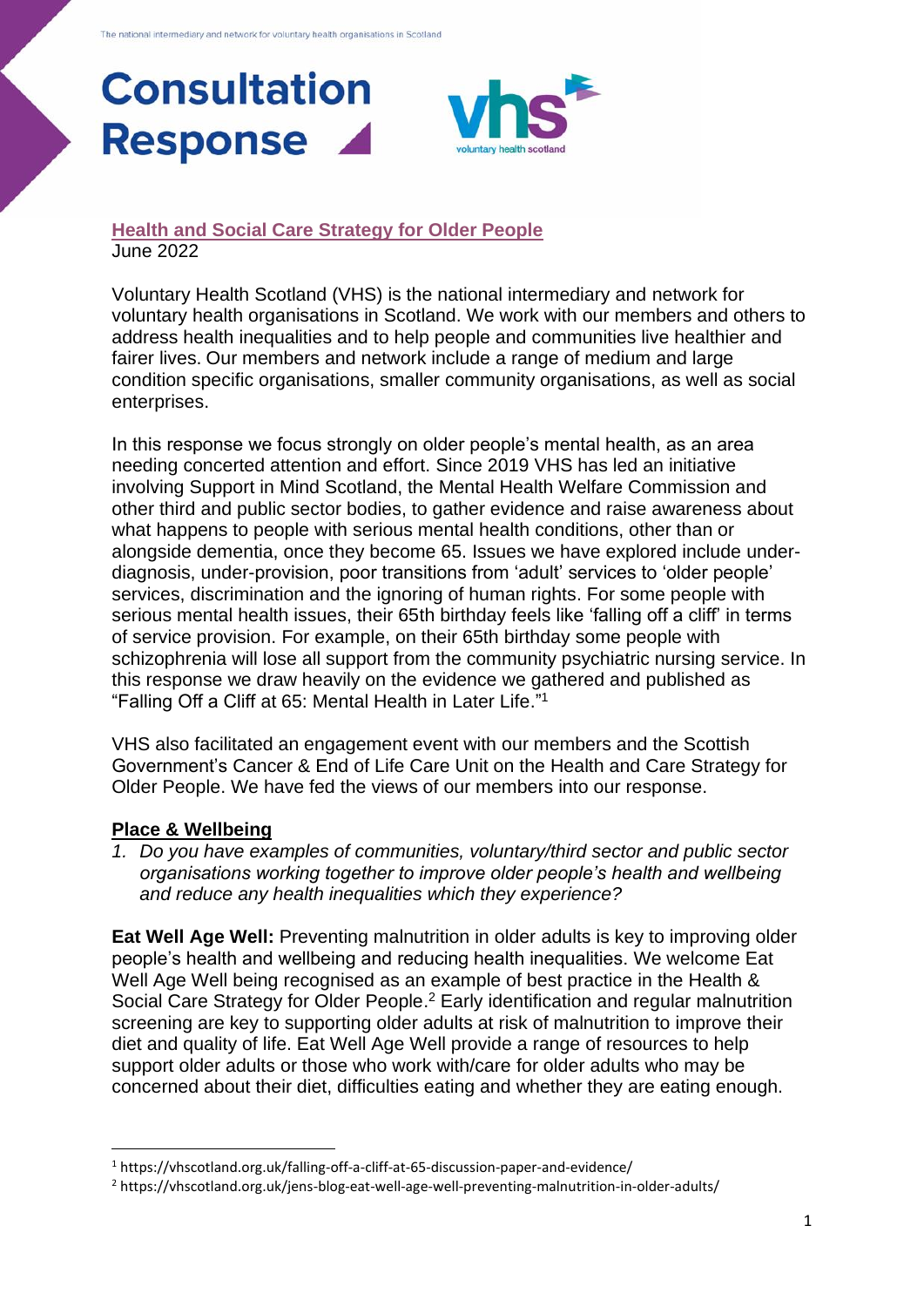**Generations Working Together**: Generations Working Together (GWT) the centre for excellence in in intergenerational work in Scotland places emphasis on the '*real*' difference that intergenerational work makes to health and wellbeing of individuals both young and old and the communities that they live in. Intergenerational work can tackle issues in our communities to help build safer places, reduce inequality, social isolation, and loneliness, build relationships that improve mental health and wellbeing and listen to community voices on issues that contribute to the social determinants of health. GWT wrote a short piece for VHS in September 2021 outlining some positive examples of intergenerational projects.<sup>3</sup> These included the Guide to Intergenerational Practice Involving Good Food<sup>4</sup>, the Old's Cool toolkit<sup>5</sup> and the Apples and Honey Nightingale House, an intergenerational nursery collocated in the ground of a care home.

**Referrals to the third sector:** There are multiple third sector organisations operating at a local level in communities to improve older people's health and wellbeing. During the pandemic we saw organisations pivot towards the specific needs of communities and we were given the flexibility by grant funders to do this. However, there are now significant concerns that this flexibility to adapt services to the needs of communities will be lost. Additionally short-term funding cycles mean that by the time local initiatives are established they lose funding and communities are left with a significant gap in service provision. During our engagement on this strategy, we heard from an organisation which set up a befriending service and was still receiving calls from people asking for support once its funding had ended. The project only received short term funding so they could no longer provide the service, but it was clearly still needed in the community. By the time GPs hear about some of the third sector initiatives they could be signposting to, funding is coming to an end. This leaves GPs feeling reluctant to refer to community organisations all together. Furthermore, we have heard that initiatives in the community which support people's mental health are increasingly getting referrals of people with higher support needs. The third sector continues to plug gaps in a health care system which is struggling under pressure, but we need long-term sustainable funding to develop and maintain local services.

### *9. Is there anything else you would like to add about mental health services for older people?*

The transition between adult and older people's mental health services needs to be significantly improved. It is said that for some people with serious mental health issues, their 65th birthday is like 'falling off a cliff' in terms of service provision. Voluntary Health Scotland worked with colleagues across the third sector to explore this issue and produced a briefing and research on the specific issues in service provision for older people's mental health.<sup>6</sup> According to research conducted by Support in Mind Scotland with older people who use their services, they found a 75% reduction in access to Community Psychiatric Nurse support for people on reaching the age of 65. The research also highlighted the lack of community mental health

<sup>3</sup> https://vhscotland.org.uk/bellas-blog-intergenerational-approaches-make-a-real-difference/

<sup>&</sup>lt;sup>4</sup> https://www.fflgettogethers.org/media/rmqcm2zq/ffl\_gt\_guide\_intergen\_practice\_good\_food.pdf <sup>5</sup> https://education.gov.scot/improvement/documents/cld32-olds-cool-ip.pdf

<sup>6</sup> https://vhscotland.org.uk/wp-content/uploads/2020/03/FALLING-OFF-A-CLIFF-AT-65-DISCUSSION-PAPER-AND-EVIDENCE-Final.pdf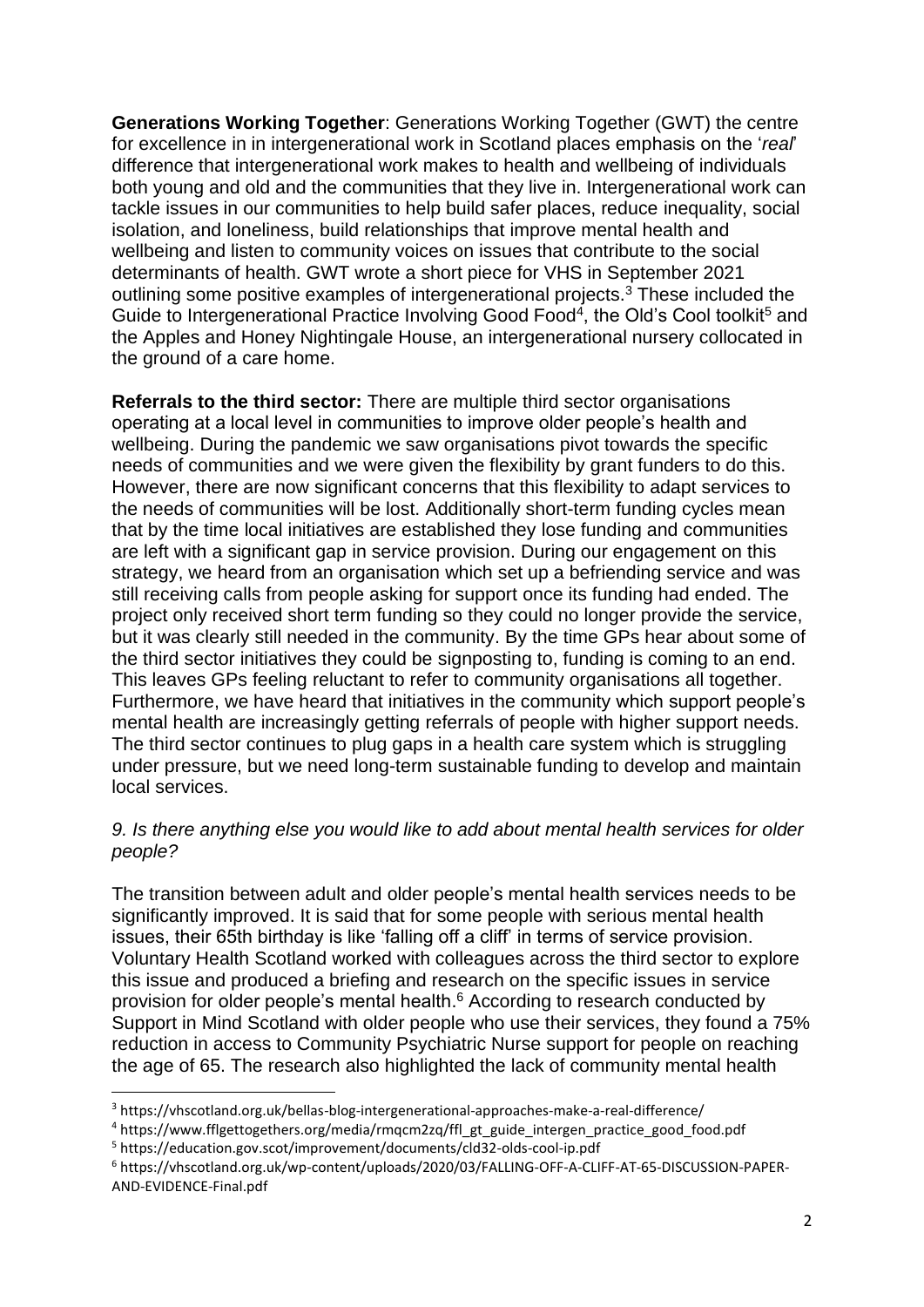services and projects for people 65 and over, due to restrictions applied by funders. There was also a lack of joined up care for people suffering from a range of multimorbidities which can be the case for people as they age and experience physical and mental health issues.

A key issue was that the focus of services and support for older adults tended to be on dementia and not on other forms of mental ill health which can be experienced for example, depression, anxiety, schizophrenia, bipolar disorder among others. This meant that a large cohort of older adults were left without support to manage their mental health issues and this often impacted on the physical health outcomes they experience.

The 'Falling Off a Cliff at 65: Mental Health in Later Life' research partnership commissioned NHS Health Scotland, now Public Health Scotland, to identify the key issues in mental health diagnosis of people aged 65 and over. It found:

- Depression in older people was under-diagnosed and under-treated.
- There were several diagnostic assessment tools available for use with elderly patients.
- Evidence showed that older people were less likely to be referred to specialist services compared with younger people.
- Patients aged 60 and over were identified as being less likely to seek medical help for their mental health as well as being less likely to receive adequate treatment if they did, in comparison to younger adults.
- There was limited evidence on the treatment of older people's mental health beyond dementia and depression suggesting that further research in this area was required.

From the 'Falling Off a Cliff at 65: Mental Health in Later Life' research some policy solutions were developed based on commitments from the Scottish Government's Mental Health Strategy 2017-27:

• **Support efforts through a refreshed Justice Strategy to help improve mental health outcomes for those in the justice system:** The former HM Chief Inspector of Prisons David Strang's report, Who Cares? Lived Experience of Older Prisoners in Scotland's Prisons illustrated the issues that older prisoners faced.<sup>7</sup> The report identified a number of issues, including isolation with older prisoners expressing fears about ageing and dying alone in prison as well as inadequate accommodation which was not designed for elderly prisoners and long waiting times for prescribed medication, all of which impacted negatively on mental health and wellbeing. The report made a number of recommendations, including that the Scottish Prison Service and the Scottish Government work together to produce a strategy for dealing with Scotland's ageing population. It also recommended that accommodation and activities available to prisoners should be based on their health and social care needs and that older prisoners should have a health and social care plan that goes with them if they move to a different prison. This report was recently reviewed and progress towards

<sup>7</sup> https://www.prisonsinspectoratescotland.gov.uk/publications/who-cares-lived-experience-older-prisonersscotlands-prisons?page=4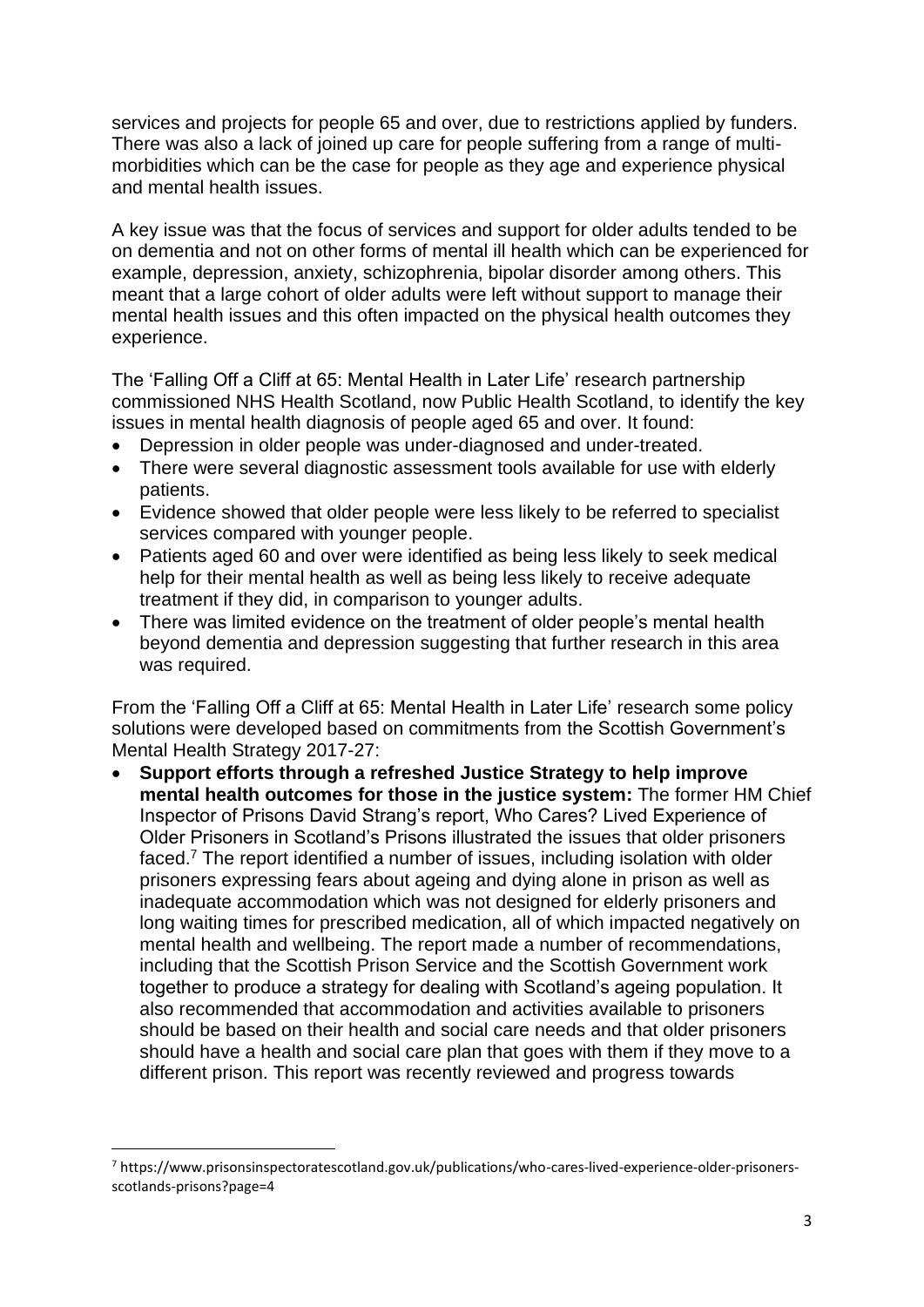achieving the recommendations was described as "patchy and inconsistent".<sup>8</sup> It concluded the regime design did not always take account of the complex needs of older prisoners to allow them to take up opportunities for visits, exercise, and outdoor recreation. Notably it found older prisoners were deeply concerned about access to medical care and the risk that medical appointments were overlooked. These issues and the health and wellbeing of the older prison population should be considered in the health and social care strategy for older people.

- **Support the further development of the National Rural Mental Health Forum to reflect the unique challenges presented by rural isolation:** Voluntary Health Scotland is a member of the forum, which under the leadership of Support in Mind Scotland has developed into a very well supported, large and dynamic network that deserves continuing government support to sustain it. Its membership includes independent and private sector organisations and employers, as well as third and public sector, so is an important example of collaboration and joint working. The forum aims to raise awareness of rural mental health issues on a range of platforms and works in partnership with a range of organisations. In rural areas people over the age of 65 face a number of barriers to accessing support and services (for example, transport, a lack of services, lack of anonymity of services in close knit communities, stigma among others) that can impact on their mental health and wellbeing and it is important for organisations to come together in a collaborative way to tackle these barriers and provide joined up support.
- **Fund work to improve provision of psychological therapy services and help meet set treatment targets:** Evidence suggests that psychological interventions with older people are effective, despite this, older people do not have access to appropriate psychological approaches and treatments. Data shows that as many as 80% of older people with depression do not get any treatment at all, either medication or psychological therapy. A report by the Older People's Psychological Therapies Working Group, showcases seven principles of good psychological care for older people.<sup>9</sup> These are:
	- 1. A psychologically- and age-aware workforce across all services.
	- 2. Specialist older people's psychological services based on need not age.
	- 3. Access for older people to general non-age related services where appropriate.
	- 4. A matched care approach that meets the needs of older people.
	- 5. Sufficient numbers of highly trained staff available to undertake low and high intensive therapy, plus training, research and service development.
	- 6. Trained staff who have reserved and protected time to undertake such work.
	- 7. Ongoing clinical support, clinical supervision and reflective practice opportunities
- **Ensure equitable provision of screening programmes, so that the take up of physical health screening amongst people with a mental illness diagnosis is as good as the take up by people without a mental illness diagnosis.**

<sup>8</sup> https://www.prisonsinspectoratescotland.gov.uk/sites/default/files/publication\_files/HMIPS%20- %20Who%20Cares%20-%20A%20follow-

up%20review%20of%20the%20lived%20experience%20of%20older%20prisoners%20in%20Scotland%27s%20p risons%202020%20Report.pdf

<sup>9</sup> https://vhscotland.org.uk/wp-content/uploads/2020/03/FALLING-OFF-A-CLIFF-AT-65-DISCUSSION-PAPER-AND-EVIDENCE-Final.pdf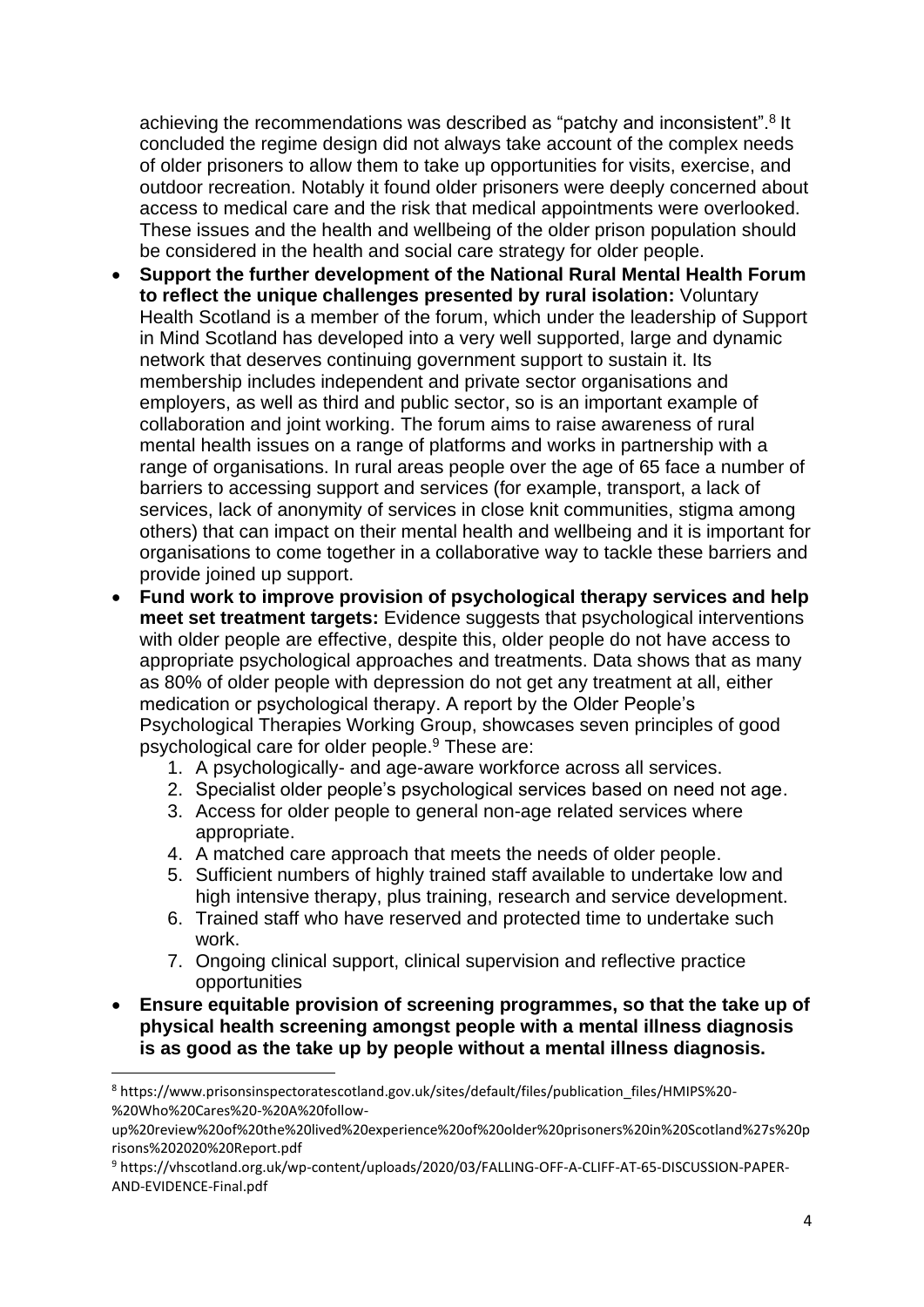According to the report, The Challenge of Delivering Psychological Therapies for Older People in Scotland, there is a bi-directional relationship between mental and physical health where one exacerbates the other. The co-morbidity of physical illness and psychological factors in older people has a negative impact on outcome: long-term conditions increase depression and anxiety which in turn slows recovery. Psychosocial factors, such as loneliness and poverty also play a major part in exacerbating illness. Significant efforts need to be made to reach those "missing in health", who are less likely to engage with primary care and less likely to be taking up screening opportunities. This can be achieved by implementing an approach of proportionate universalism, targeted those experiencing barriers to taking up screening opportunities and supporting them to do so.

• **Explore innovative ways of connecting mental health, disability, and employment support in Scotland**. Joined up, accessible support at all stages throughout one's health care journey. It is important that older adults are able to access joined up care and support in an accessible manner and that both mental and physical health needs of people can be tended to. This can act as a preventative measure supporting both mental and physical recovery and management of conditions. It is also important to move away from the assumption of hard to reach demographics and gear services and activities up to being more accessible.

Too many older people with serious mental health conditions are denied their rights and access to appropriate services based on their age. Some of the issues raised cross into other portfolios, we believe it is essential that we take a cross-portfolio approach to reducing health inequalities. Without a joined-up approach people will continue to experience gaps in provision and the underlying causes of health inequalities will persist. Tackling inequalities should be central to the Health & Care Strategy for Older People starting with under-diagnosis, under-provision, poor transitions from 'adult' services to 'older people' services, discrimination and flouting of human rights in mental health services.

# **Preventative and Proactive Care**

#### *3. How do you think services could be improved?*

**Primary Care:** Primary care is normally the first port of call for anyone seeking help for their mental health. It is therefore important that the primary care workforce is equipped to identify older people with mental health issues and any complex comorbidities in order to be able to offer the best tailored support. The current triage model in primary care doesn't always work well for people with comorbidities, which is the case for many older people. Older people need to be enabled to access care for multiple issues at once. Older people are the main cohort of patients supported by primary care, but are not well served by short (ten minute) appointments where they are asked to present a single issue in the interests of time. This does not promote a person centred approach or holistic care and does not reflect a Realistic Medicine approach either. There are now over 220 Community Link Workers attached to primary care practices, with up to 1,000 Mental Health Link Workers planned as an additional resource over the lifetime of the current Programme for Government. It is not evident, to date, that data is being gathered and analysed about the extent to which older patients, in particular those facing the greatest health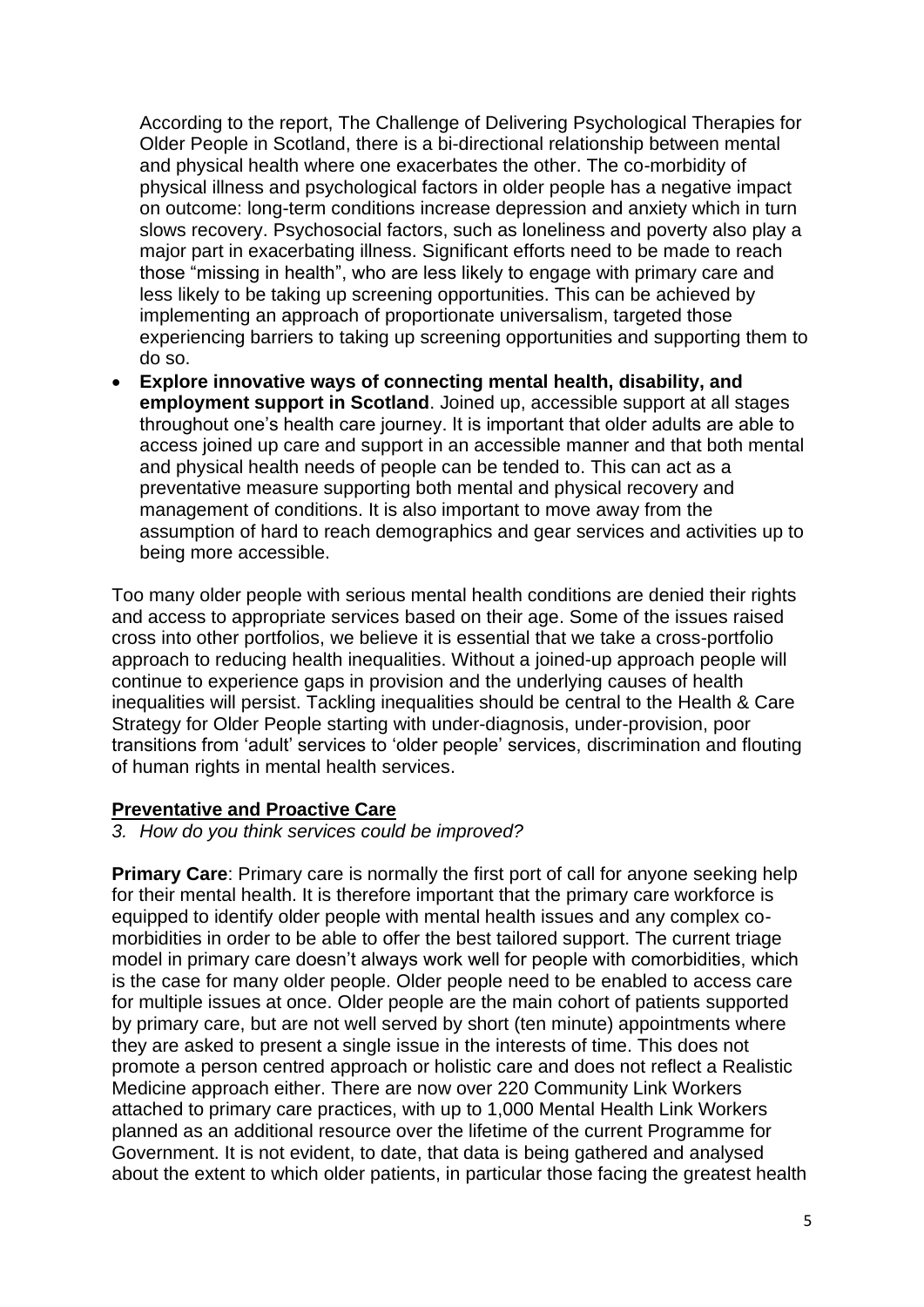inequalities, are able to access and benefit from link workers. This should be an area for attention and development.

**Mental Health:** Please also see our response to question nine on ensuring equitable provision of screening programmes, so that the take up of physical health screening amongst people with a mental illness diagnosis is as good as the take up by people without a mental illness diagnosis. Additionally, mental health support should also be prioritised during treatment for long-term conditions. With regards to other prevention, we know that some people with serious mental health conditions were very reluctant to take up the Covid-19 vaccines, for a complex set of reasons and barriers, for example the nature of their condition, their existing experience of medication, treatment or public services, and intersectionality with poverty and social exclusion. For example, the Stafford Day Care Centre expressed these concerns very strongly to VHS in April 2021.

**Predeterminants of Health**: There should also be holistic support available for older people to tackle issues such as poverty and loneliness. We have been hearing from members that some people with long-term conditions are struggling to keep up with the cost of running medical equipment at home due to the rise in the cost of living. People are choosing between their care, heating and eating. Housing, heating and access to good food are especially important for older people who are often more vulnerable during economic shocks due to pre-existing conditions and/or a fixed income. Moreover, as household budgets come under pressure people will no longer be able to afford leisure and social activities, which will have a detrimental impact on social isolation and loneliness. Age Scotland has highlighted 150,000 pensioners in Scotland live in poverty and has called for efforts to be made to increase take-up of pension credit. <sup>10</sup> Although social security is outwith the scope of this strategy, the health service has a significant role to play in signposting older people to the support they are entitled to.

**Home Adaptions**: In response to this strategy, Cumbernauld Action for Care of the Elderly (CACE), has highlighted larger adaptations for people's homes often have to be recommended by doctors or social work departments which can take a very long time. This can have a significant negative impact on older people's independence, confidence and their overall safety. The whole process of referral for these adaptions needs to be more straightforward and less stressful as older people struggle with the upheaval.<sup>11</sup>

**Accessibility:** Providing care which is as consistent and reliable as possible is incredibly important for older people. Having access to the same GP and locating services in the same place makes care much easier for older people who might struggle with travel and leaving the house. Additionally, community transport support should be consistently available for those with mobility issues and this requires investment. This service is generally provided by community and third sector organisations, but it needs to be expanded and organisations need resources to do so.

<sup>10</sup> https://www.gov.scot/collections/poverty-and-income-inequality-statistics/

<sup>11</sup> https://www.cace.info/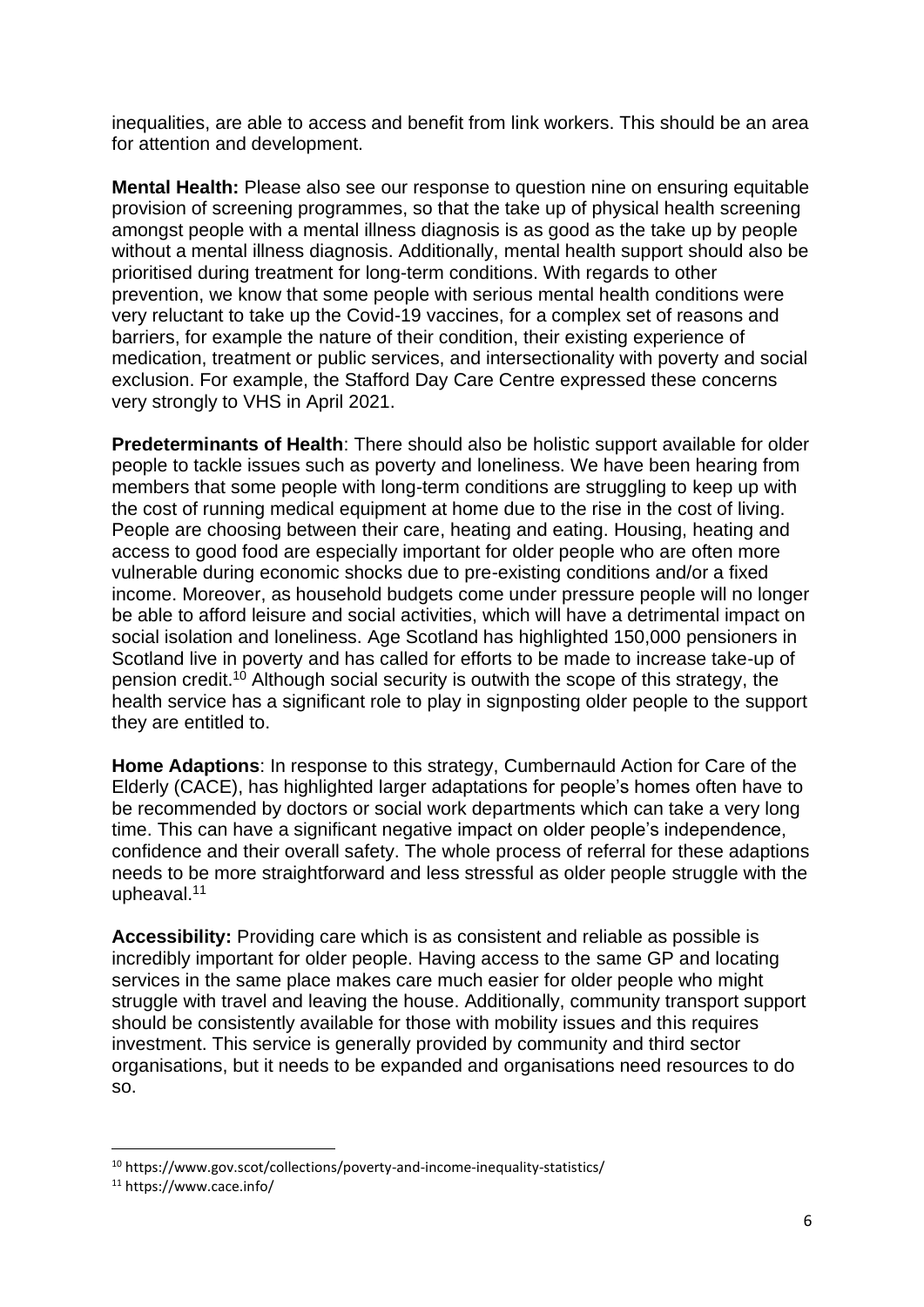**Health Checks:** CACE, a charity based in Cumbernauld which promotes the welfare of vulnerable, older people and their carers has raised the potential benefits of Health Checks at regular intervals for older people, as is seen in England. We agree more regular health checks should be explored. If targeted provision is required due to constraints on capacity in the health service, those most likely to be at risk and/or those "missing in health" should be targeted for these checks. VHS believes an approach of proportionate universalism coupled with assertive outreach to those least likely to engage with screening programmes is the best way to avoid worsening health inequalities.

#### *2. What would make access to leisure facilities or any other type of physical activity easier?*

**Restrictions Applied by Funders:** VHS research with partners found a lack of community mental health services and projects for people 65 and over, due to restrictions applied by funders.<sup>12</sup> Removing age as a barrier to access is key if we want to enable older people to stay active and engaged in their community.

**Support to Engage:** Befriending services, such as those provided by CACE, give older people confidence to leave their homes. Door to door transport support through befriending also helps with mobility and confidence issues on public transport. Having free of charge groups in the community also attracts older people in need of social interaction as rising heating and food bills are often prioritised by the older generation rather than social occasions.

**Everyday Exercise:** During our engagement on the Health and Social Care strategy for Older People one of our members highlighted that enabling older people to take part in physical activity isn't necessarily about getting them to and from an exercise class. We need to think about how we can support older people to stay active in their everyday life to maintain as much independence as possible. We need to enable older people to participate in a wide range of activities in their local community, from walking to get their shopping to recreational activities and engaging in the community. This involves creating inclusive and accessible places and transport system that allow for everyone to take part and build community connections.

**Living Streets:** Through its Walking Connects project, Living Streets works alongside older adults to develop ideas for ways to access their communities and walk more. Living Streets asked their participants what would support them to walk and if there was anything holding them back. Keeping footpaths clear from clutter and well maintained to avoid falls was a serious barrier raised. Older adults with impaired mobility or vision felt particularly at risk when they came into contact with other modes of transport. Pedestrian crossing lights that were green for only seconds at a time leave people feeling vulnerable to traffic, and path designs that bring cyclists and pedestrians into the same space can lead to people feeling unsafe. Other suggestions included places for breaks like seating at a bus stop. More information about Walking Connects is available [here.](https://vhscotland.org.uk/kates-blog-rights-of-way-what-affects-older-adults-walking-to-stay-healthy-and-happy/)<sup>13</sup>

<sup>12</sup> https://vhscotland.org.uk/wp-content/uploads/2020/03/FALLING-OFF-A-CLIFF-AT-65-DISCUSSION-PAPER-AND-EVIDENCE-Final.pdf

<sup>13</sup> https://vhscotland.org.uk/kates-blog-rights-of-way-what-affects-older-adults-walking-to-stay-healthy-andhappy/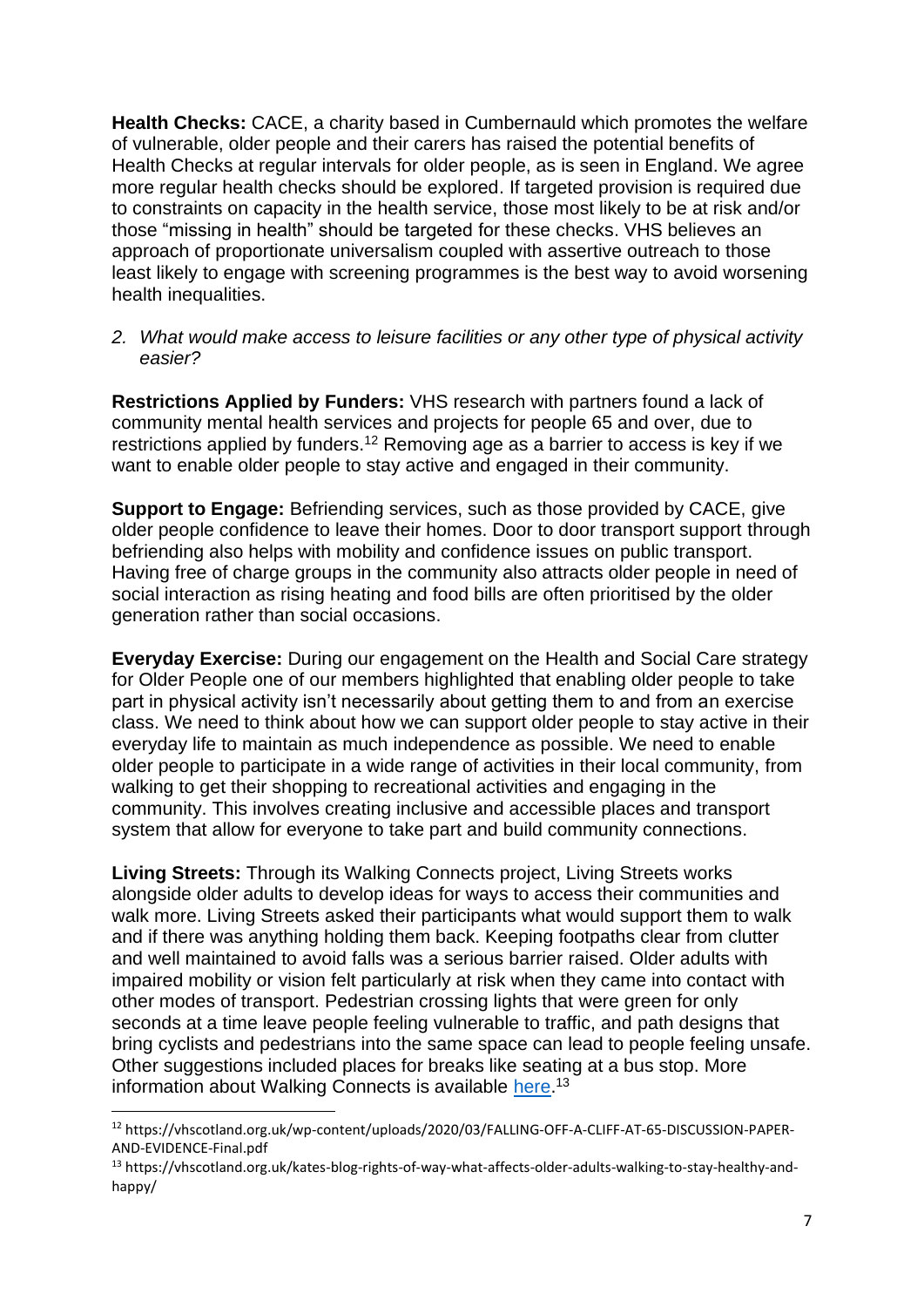**Accessibility:** Additionally, the Royal National Institute of Blind People (RNIB) has highlighted the importance of accessible services in preventing ill health. The vast majority of people with sight loss and visual impairment are older people. RNIB estimates that one in five people will live with sight loss in their lifetime and an ageing population is a significant factor in the anticipated increase in those living with sight loss.<sup>14</sup> RNIB raised concerns about the Public Health Scotland physical activity referral standards and whether these referrals were being carried out in a suitable way for blind or partially sighted people.<sup>15</sup> Creating accessible spaces could be about specific classes or even better training for the person leading the class in supporting people with sight loss to make people feel more welcome.

#### *10. Is there anything else you would like to add about preventative and proactive care for older people?*

**Online Services:** The pandemic highlighted the importance of digital literacy in maintaining connections with the community and support through services. Support in getting people online and improving their digital literacy remains incredibly important as some services are still only offered online. Improving digital access would also build in resilience for future outbreaks and during winter when more vulnerable people may be more reluctant to leave the house. Online support also offers a way of engaging for older people who may be carers themselves without the flexibility to leave their home. We believe online options, especially in healthcare, should never be the only offer, but it is important people are empowered to engage online where possible. Currently digital poverty and literacy are both significant barriers to older people in engaging with services online. It is important to remember that online and telephone appointments will never be a good solution for some older people by nature of their health condition, in particular dementia. Access isn't necessarily simply a matter of having an internet connection and computer or smart phone. Some conditions mean patients require adaptations and the current digital offering does not cater to their needs. On a similar issue, the appointment length allotted to patients should be based on the patient's condition and tailored to their communication needs. The 20-minute appointment universally allotted to patients is challenging for people who face barriers in communication and may require longer appointments by nature of their condition.

**Unpaid Carers:** We have significant concerns about respite and support for unpaid carers, many of whom are older. Since the pandemic we saw many respite and support services were stopped and in many cases these have not returned. Unpaid carers face significant health inequalities which need to be given serious consideration as part of this strategy. In many cases they aren't able to look after their own health and wellbeing as they are the sole-carer for their loved one. Support for unpaid carers needs to be dramatically increased and services need to be flexible to their needs.

<sup>14</sup> https://www.rnib.org.uk/sites/default/files/Key%20stats%20about%20sight%20loss%202021.pdf

<sup>15</sup> https://www.publichealthscotland.scot/media/11345/physical-activity-referral-standards.pdf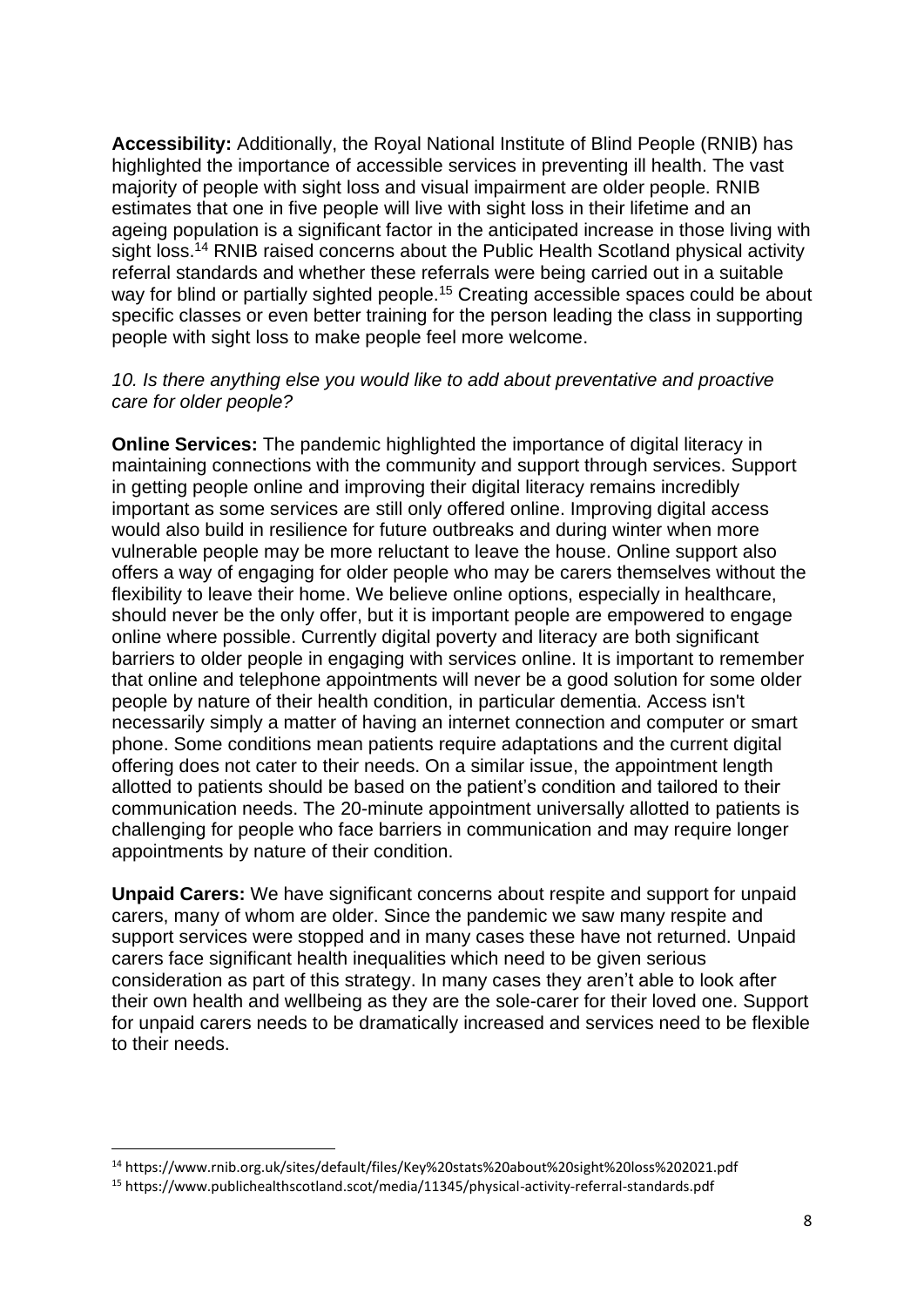## *Integrated Planned Care*

*17. What could be improved?*

We anticipate VHS members Scottish Partnership for Palliative Care and Marie Curie will be submitting responses and they are experts in this area. The Scottish Parliament's Health Inequalities Cross Party Group, which VHS has been secretariat to for seven years, discussed inequalities in palliative care in January 2021. The meeting focused on dying while homeless, which is often an indicator of multiple disadvantage and leads to specific barriers in accessing palliative care. We would urge government to read our summary of this discussion with stakeholders.<sup>16</sup>

During the meeting Dr Joy Rafferty, a speciality doctor at Strathcarron Hospice and Master of Public Health, explained that homelessness was not just about housing it is an indicator of multiple exclusion and complex need. Homeless people have worse health than the general population, with 80% having at least one physical health problem and more than 20% suffering from three or more health problems. The mortality rates for people who are homeless are around four times that of the general population, even after adjusting for health problems requiring hospitalisation and deprivation. The Scottish Government's latest homelessness statistics show that older applicants are more likely to become homeless from the private rented sector and fail to maintain accommodation due to physical health.<sup>17</sup>

Palliative care is related to better quality of life, even at times longer life, and better outcomes. It focusses on living well until you die. Dr Joy Rafferty highlighted that homeless people have complex palliative care needs and can have significantly worse symptoms at end of life than other end of life groups. However, they have poorer access to quality palliative care, worse outcomes and often die without accessing any end of life care.

Research by Dr Wendy Ann Webb, 'Life's hard and then you die: the end-of-life priorities of people experiencing homelessness in the UK, shows that issues such as the need for self-determination and control are crucial for people who are homeless and nearing end of life, with the need for more involvement in decisions around health and treatment.<sup>18</sup> People who are homeless often have spiritual concerns and distress, and repeated themes are around regrets, suffering, reconciliation and forgiveness. They also have a range of practical concerns, such as funeral costs. For many homeless people psychosocial care is more important, and they would like their physical care to mean they are treated with kindness and respect, not judged, and understood and accepted. They would like to have palliative care in a familiar environment, where they feel comfortable and with people they know.

Research has also highlighted the need for professionals to take the initiative. Homeless people reported they were unlikely to approach professionals if they were seriously ill and it is helpful for professionals to take the initiative and regularly visit where they are staying. There are many barriers to homeless people receiving palliative care including the fact that many die young and it is hard to give a

<sup>16</sup> https://vhscotland.org.uk/wp-content/uploads/2021/02/CPG-HI-draft-minutes-26-1-21-Final.pdf <sup>17</sup> https://www.gov.scot/publications/homelessness-scotland-2020-2021/pages/8/

 $18$  https://www.researchgate.net/publication/340174579\_Life's\_hard\_and\_then\_you\_die\_the\_end-oflife\_priorities\_of\_people\_experiencing\_homelessness\_in\_the\_UK